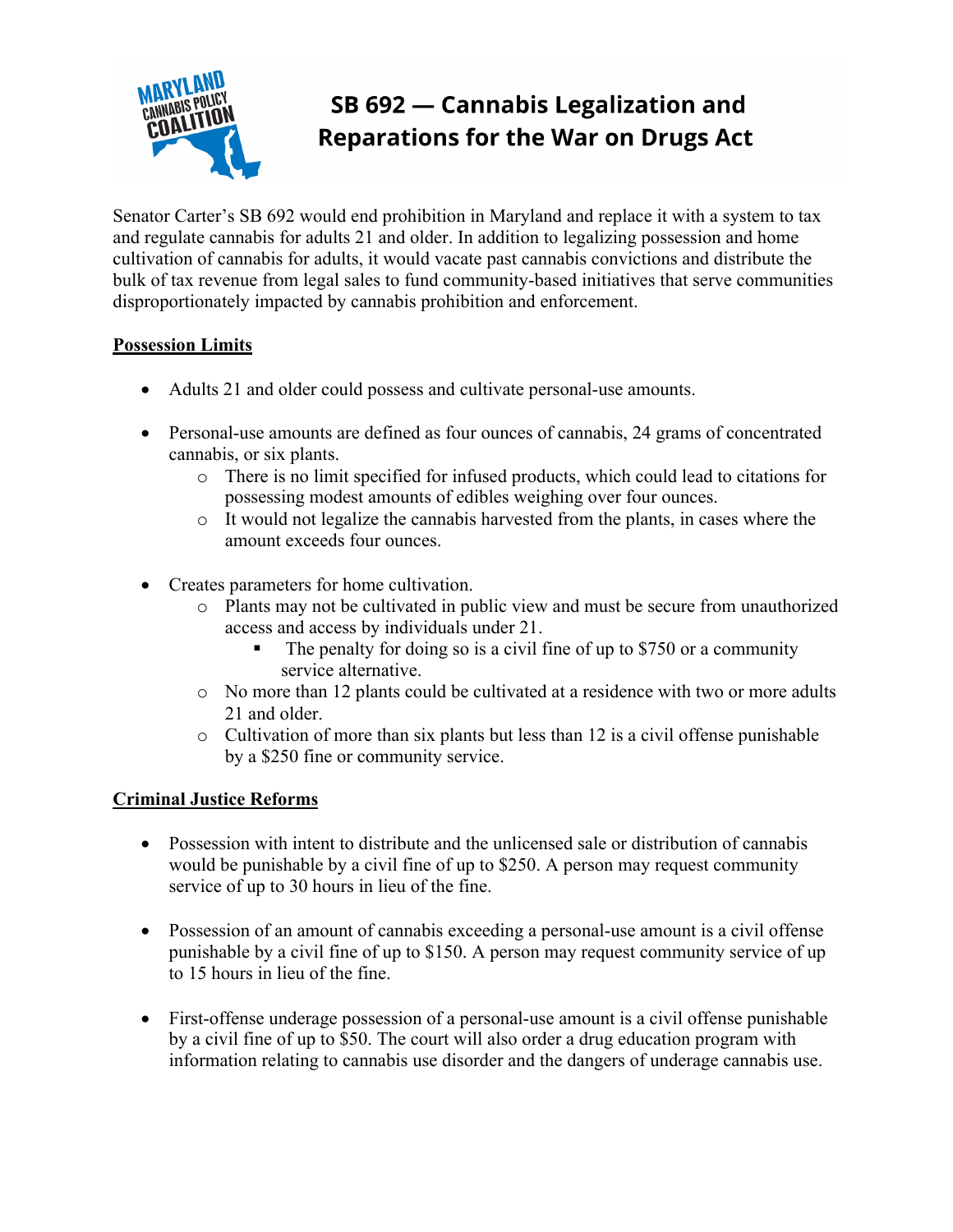- Probable cause or reasonable suspicion may not be based solely on the odor of cannabis, odor of burnt cannabis, the possession or suspicion of possession of cannabis, or money in proximity to cannabis.
	- o The limitation does not apply in the case of an investigation into driving under the influence.
- Allows adults to share personal-use amounts without remuneration.
- Parole, probation, and pretrial release are not violated for state-legal conduct of testing positive for THC.
- Under state law, cannabis could be smoked wherever tobacco can be smoked. However, local jurisdictions could create their own ordinances penalizing public cannabis smoking.

## **Vacatur, Release, and Re-Sentencing**

- Legalization is retroactive, and all charges pending on July 1, 2022 for possession, cultivation, and distribution must be dismissed.
- Convictions for possession of cannabis, possession of cannabis paraphernalia, possession with intent to distribute cannabis, and manufacturing or distribution of cannabis before July 1, 2022 will be automatically vacated by July 1, 2023.
- Individuals may request and shall be granted vacatur or a new trial for any crime if their conviction was based in whole or in part on evidence discovered after a search in which the odor of cannabis was a basis for probable cause.
- Provides for release for individuals incarcerated or under supervision on or after July 1, 2022 for cannabis possession, or cultivation of a personal-use amount, if the person is not serving a concurrent or consecutive sentence for another offense.

#### **Regulation**

- Adult-use cannabis businesses will be regulated by the Alcohol and Tobacco Commission (ATC).
- On or before October 1, 2023, the ATC must adopt regulations for implementation.
- Regulations must include rules, procedures, and policies to promote and encourage full participation in the regulated cannabis industry by people from communities that have previously been disproportionately harmed by cannabis prohibition and enforcement.
- Application fees may not exceed \$5,000.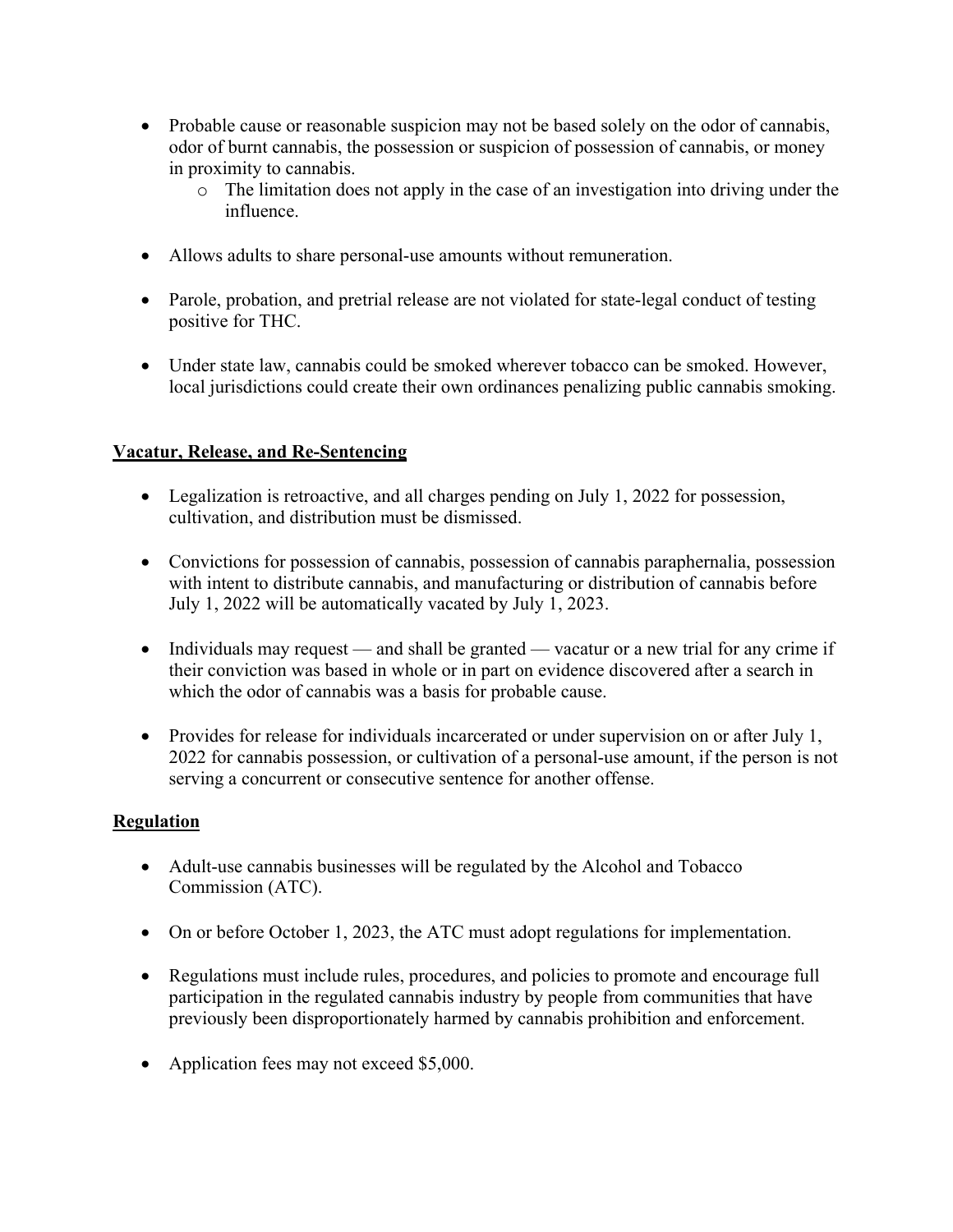# **Public Health Regulations**

- Requires cannabis and cannabis products to be labeled to include the length of time it typically takes for the product to take effect, disclosure of ingredients and possible allergens, and a nutritional fact panel.
- Requires cannabis products to have opaque, child-resistant packaging.
- Edible products must be clearly identifiable with a standard symbol indicating that it contains cannabis.
- The commission shall develop a scientifically accurate safety information label, handout, or both. Information shall include:
	- o Advice about the potential risks of cannabis, including risks of driving under the influence and that doing so is illegal; any adverse effects unique to younger adults including effects related to brain development; risks of using cannabis during pregnancy or breastfeeding; and a warning about the need to safeguard cannabis products from children and pets.

# **Licensing**

- Creates a tiered licensing system for cultivation. (For example, Tier 1 "micro-businesses" are no more than 5,000 square feet; Tier 5 are no more than 50,000 square feet indoor or 150,000 square feet outdoor.)
	- o Fees will be set by the regulator with substantially lower fees for Tier 1.
	- $\circ$  The commission will create a scored process for issuing cultivation licenses, which may consider security; business, diversity, and environmental plans; veteran status; Maryland residency; knowledge and experience; and labor and employee training.
	- o An applicant that scores above a certain number of points set by the commission shall be entered into a lottery.
	- o Does not specify the number of cultivation licenses that will be issued.
- The commission shall ensure that at least 30% of licenses are awarded to applicants that are 51% or more owned by members of a group that has been historically negatively impacted by the enforcement of cannabis prohibition.
- A person cannot have a legal, equitable, or beneficial interest of 5% or more in more than one cultivator or five retailers.
- By October 1, 2023, the ATC will begin processing applications for retail licenses. By April 1, 2024, it will issue 47 retail licenses — one per senatorial district.
- Creates a scored 250-point application system for retailers:
	- o 50 points for security and record keeping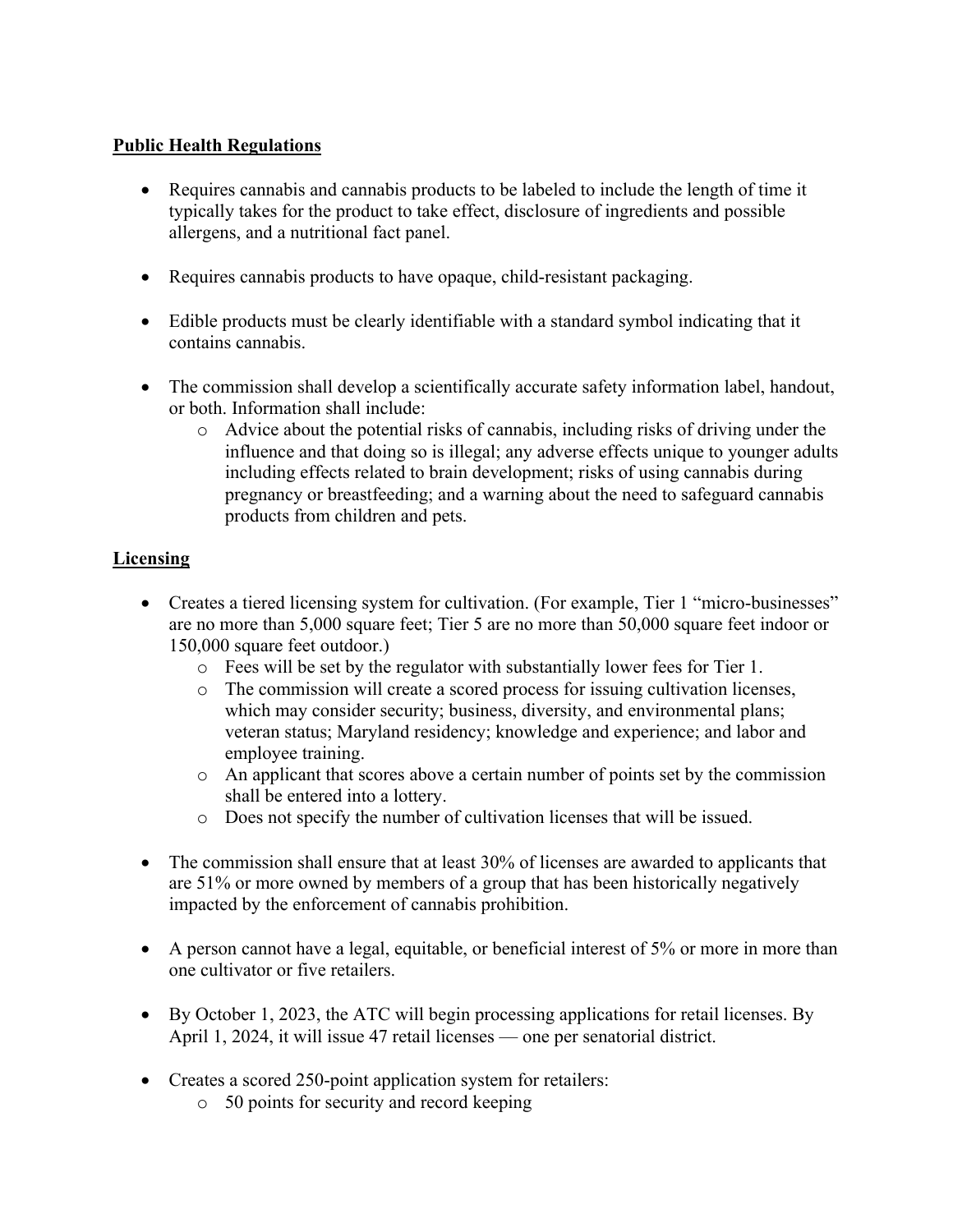- o 30 points for knowledge and experience with the cannabis industry
- o 30 points for business plan and financials
- o 30 points based on whether the applicant is 51% or more controlled by state resident
- o 30 points based on whether applicant is 51% or more owned by members of a group that has been historically impacted by the enforcement of cannabis prohibition
- o 30 points for a plan to engage with the community in which applicant will be located
- o 20 points for a diversity plan
- o 10 points for suitability of the employee training plan
- o 10 points for labor and employment practices
- o 10 points for an environmental plan
- o 5 points for whether the applicant is 26% or more controlled and owned by a veteran
- The ATC may provide that any applicant that scores above a specified number of points must be entered into a lottery.
- By August 2024, the ATC will begin accepting and processing applications for processors. Unlike retailers and cultivators, they are not subject to a numerical cap.
- The ATC may accept more retail and cultivation applications beginning on February 1, 2027.
	- o Additional cultivation can only be licensed if a study shows additional supply is needed.

# **Local Control**

- On-site consumption establishments are up to localities.
- Localities can prohibit any or all types of cannabis establishments. An initiated or referred measure to ban cannabis businesses must appear on a general election ballot.
- Localities cannot ban delivery.

## **Non-discrimination**

- The state cannot deny a driver's license, professional license, housing assistance, social services, or other benefits based on cannabis use or testing positive for cannabis.
- People cannot be denied custody or visitation for conduct made legal by the law, unless the individual's behavior creates an unreasonable danger to the minor.
- The state cannot deny employment based on conduct made legal, including testing positive for cannabis or for a prior conviction for a nonviolent cannabis offense. The bill does not prevent a government employer from disciplining an employee or contractor for consuming cannabis in the workplace or for working while impaired by cannabis.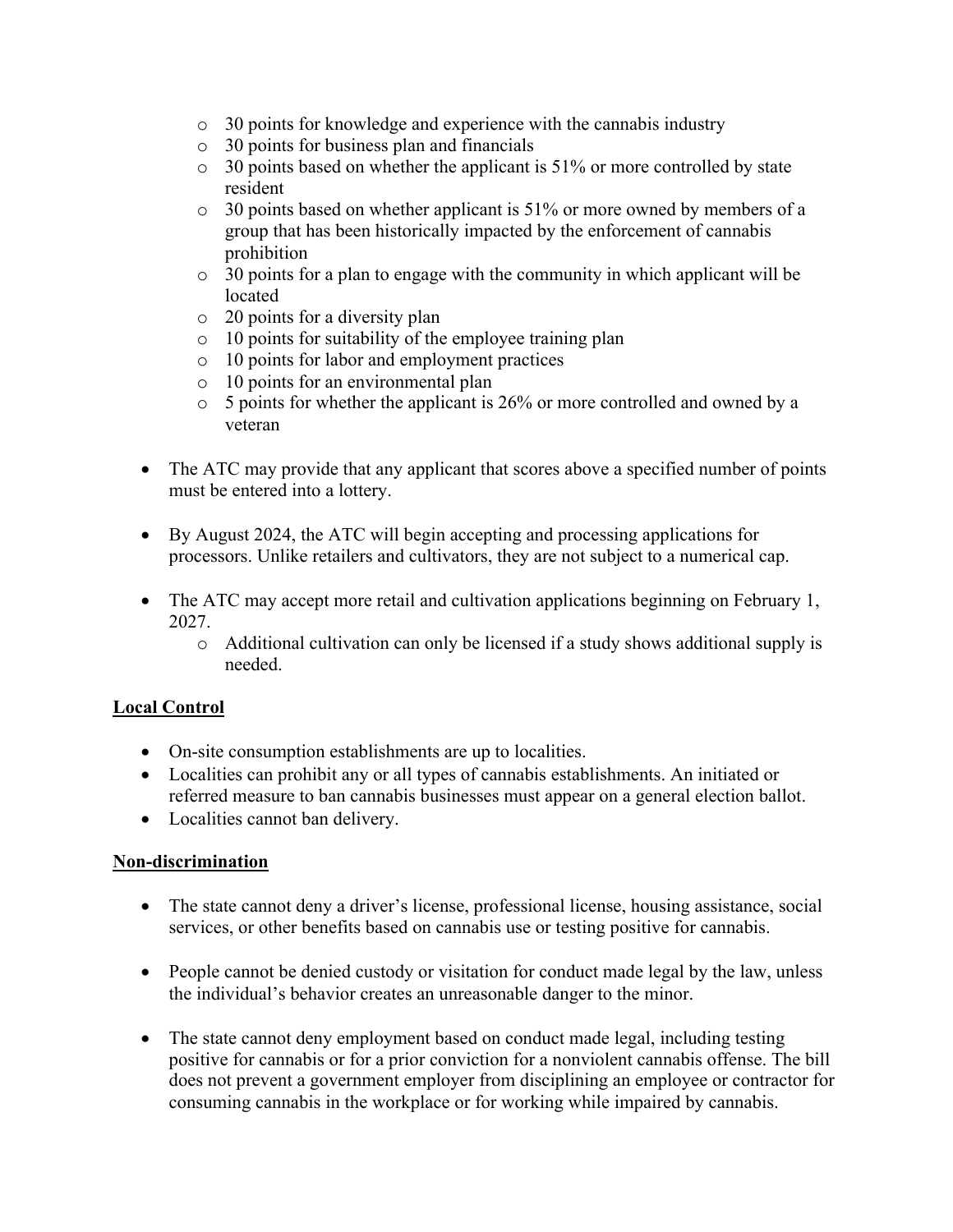- For the purposes of medical care, including organ and tissue transplant, the use of cannabis does not constitute the use of an illicit substance.
- Landlords cannot prohibit the possession of cannabis or consumption of cannabis by means other than smoking. They may prohibit smoking of cannabis products on the property if the property has a smoke-free policy and there is a designated outdoor smoking area.
- Universities, colleges, and schools cannot penalize individuals solely for state-legal cannabis conduct unless doing so is required by federal law.

# **Taxation**

- There would be an excise tax on cannabis, with rates starting lower and increasing. Taxes would be imposed on sales to consumers and would be:
	- o Until April 2026, a 10% excise tax;
	- o From April 1, 2026 to March 2028, a 15% excise tax; and
	- o Starting April 1, 2028, a 20% excise tax.
- Localities can impose a 3% local sales tax.

## **Revenue Distribution**

- All taxes and fees will go to a Cannabis Regulation Fund. The fund shall be distributed as follows:
	- o Costs of administration, then:
	- o 60% to the Community Reinvestment and Repair Fund.
		- The fund is to be used to provide funds to community-based organizations that have been determined by the AG to be the most impacted by the disparate enforcement of cannabis prohibition before July 1, 2022.
		- The fund may only be used for funding community-based initiatives to benefit low-income communities, funding community-based initiatives that serve communities disproportionately harmed by cannabis prohibition and enforcement, and any related administrative expenses.
		- The fund may not be expended for law enforcement activities.
	- o 2% to the small-, minority-, and women-owned businesses account.
	- o The remainder will go to the general fund.

## **Community Reinvestment and Repair Fund**

After administrative expenses, 60% of the revenue will be allocated by the Comptroller to a Community Reinvestment and Repair Fund.

• The Comptroller will disburse funds to counties in an amount that is proportionate to their rate of cannabis arrests from July 1, 2002 to July 1, 2022.